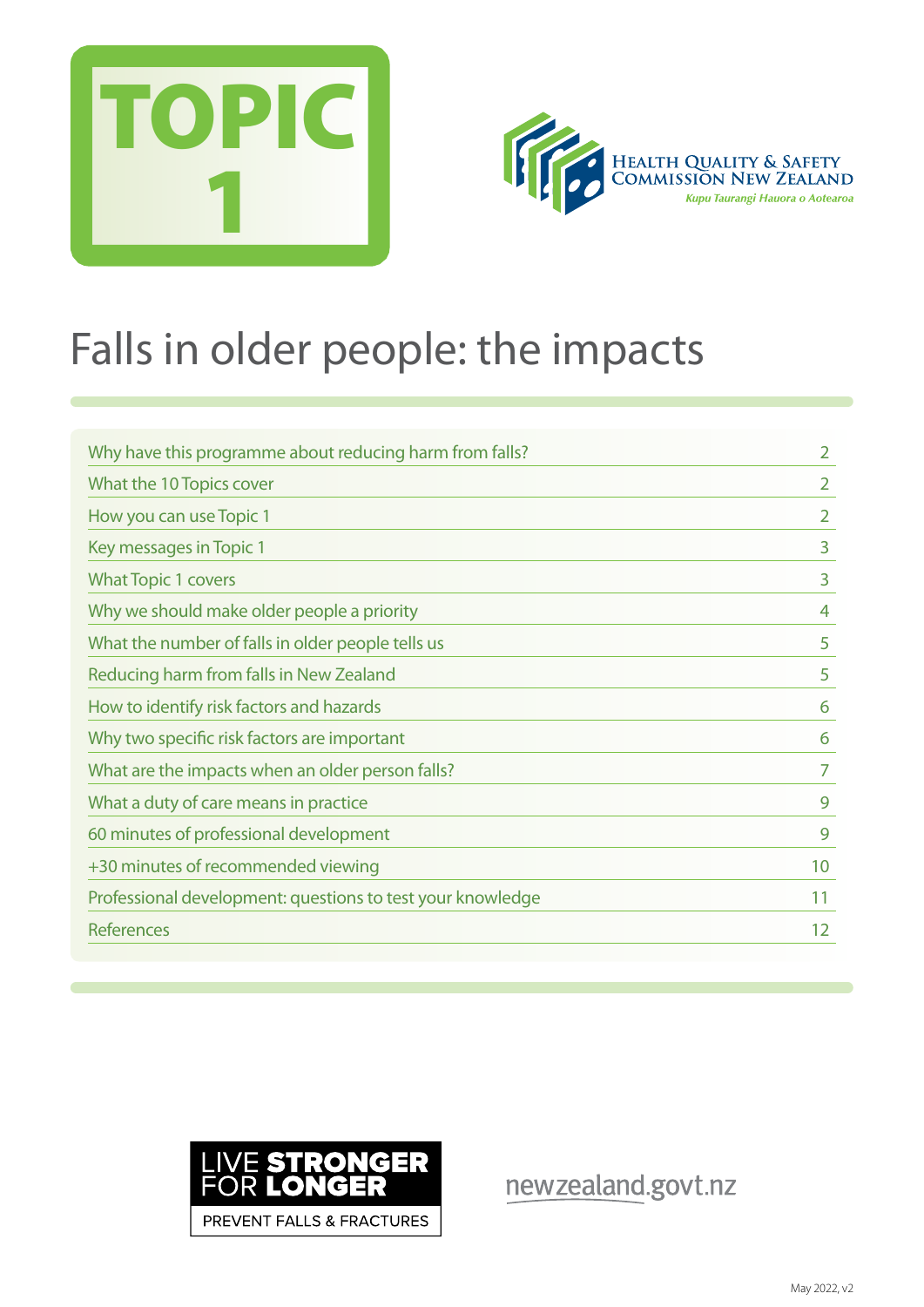## <span id="page-1-0"></span>Why have this programme about reducing harm from falls?

On the International Day of Older Persons in 2012, Ban Ki-moon, then United Nations Secretary-General, reminded us:

Longevity is a public health achievement, not a social or economic liability... let us pledge to ensure the well-being of older persons, and to enlist their meaningful participation in society so we can all benefit from their knowledge and ability. (World Health Organization 2012)

Ideally, no older person would come to harm as the result of a fall. We can help accomplish this if everyone including the older person and every service involved in the care of older people take every possible step to prevent falls and reduce harm from falls. The result would be a health service achievement, and a social and economic contribution.

Unfortunately, most people who injure themselves in falls do so in the community – at home or when out and about (De Raad 2012). To achieve a real difference requires a whole-of-health-system approach across primary care, aged residential care (ARC) and hospital care.

By adopting a population-health perspective as part of our 'duty of care' approach, we are committed to supporting older people in positive actions (such as active lifestyles and appropriate exercise programmes to 'stay on their feet'). Preventing falls and falls-related injuries in the community gives a good return on [investment](https://www.hqsc.govt.nz/assets/Our-work/System-safety/Reducing-harm/Falls/Publications-resources/Falling-costs-case-for-investment-summary-May-2013.pdf) by reducing hospital admissions for falls-related injuries and admissions to ARC, while helping older people maintain their independence and quality of life (Robertson and Campbell 2012).

If we acknowledge falls are everyone's business, do you consider older people on the liability side of the ledger or falls prevention for older people as a worthwhile investment?  $\bullet$ 

## What the **10 Topics** cover

#### **The 10 Topics in this series are:**

- **Topic 1**: Falls in older people: the impacts
- **Topic 2**: Which older person is at risk of falling? Ask, assess and act
- **Topic 3**: Falls risk assessment: a multifactorial approach
- **Topic 4**: Addressing risk factors in an individualised care plan
- **Topic 5**: Safe environment and safe care are essential to prevent falls
- **Topic 6**: After a fall: what should happen?
- **Topic 7**: Why hip fracture prevention and care matter
- **Topic 8**: Medicines: balancing intended benefits and increased falls risk
- **Topic 9**: Improving strength and balance to prevent falls
- **Topic 10**: An integrated approach to falls in older people: what part can you play?

You can also find an evidence resource page with many of the key guidelines, systematic reviews, metaanalyses, and toolkits and quides here.

## How you can use **Topic 1**

#### **Use Topic 1 as:**

- an information resource that explains the evidence of, and rationale for, preventing older people from falling
- a 60-minute professional development exercise (see 60 minutes of professional development in this resource).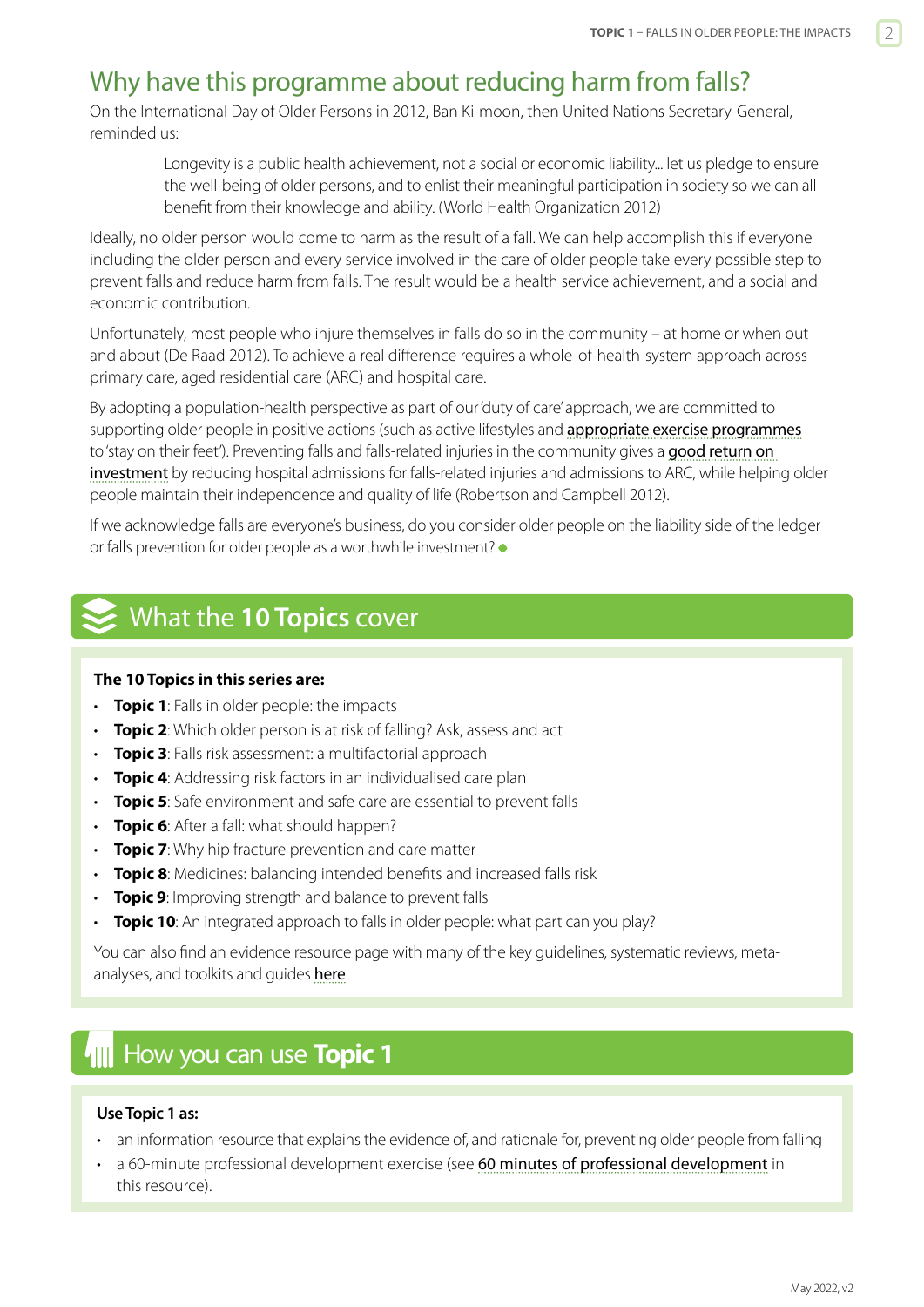## <span id="page-2-0"></span>Key messages in **Topic 1**

- Many more people are living longer in generally good health, yet the risk of falling increases with age.
- The burden that falls and falls-related injuries impose on an older person, their family/whānau, carer, health services and the national economy can be severe.
- By helping to prevent a significant proportion of these falls, we can reduce falls-related costs, the number of falls-related injuries (such as fractures and head injuries), and psychological impacts.
- The nationwide reducing harm from falls programme helped reduce the number of hip fractures in hospitals in 2013–16.
- Yet most hip fractures occur in the community estimated at 30 hip fractures for every one hip fracture in a hospital setting. We need to try harder to help reduce harm from falls in older people, whether they are in ARC facilities, at home, or out and about.
- The 10 Topics in reducing harm from falls set out a systematic and evidence-based approach to both assessing risk and implementing care plans tailored to each older person. This approach aims to prevent harm from falls in all settings.

Key evidence sources for all 10 Topics can be found at the [evidence resource page](https://www.hqsc.govt.nz/our-programmes/reducing-harm-from-falls/recommended-resources/).

## What **Topic 1** covers

Topic 1 outlines how a fall can be a life-changing event for an older person, impacting on their independence and wellbeing, with implications for their family/whānau and significant others. The burden that falls and falls-related fractures impose on an older person, their family/whānau, carer, health services and the national economy can be severe. It is possible to prevent a significant proportion of these falls. Topic 1 also introduces the remaining nine topics, which explain what interventions to put in place to prevent harm from falls.

In this first topic we'll set the scene for the [10 Topics](http://www.hqsc.govt.nz/our-programmes/reducing-harm-from-falls/10-topics), and explain why the national programme aimed to prevent falls and reduce harm from falls at [individual, health system and population levels](http://www.hqsc.govt.nz/our-programmes/reducing-harm-from-falls/about-us/objectives-and-priorities/) by encouraging the implementation of effective interventions. Overall, the Health Quality & Safety Commission (the Commission) works toward the New Zealand Triple Aim for health quality improvement, aiming for improved quality, safety and experience of care; improved health and equity for all population; and best value for public health system resources.

First we should explain reasons for the focus on 'older people' in this context.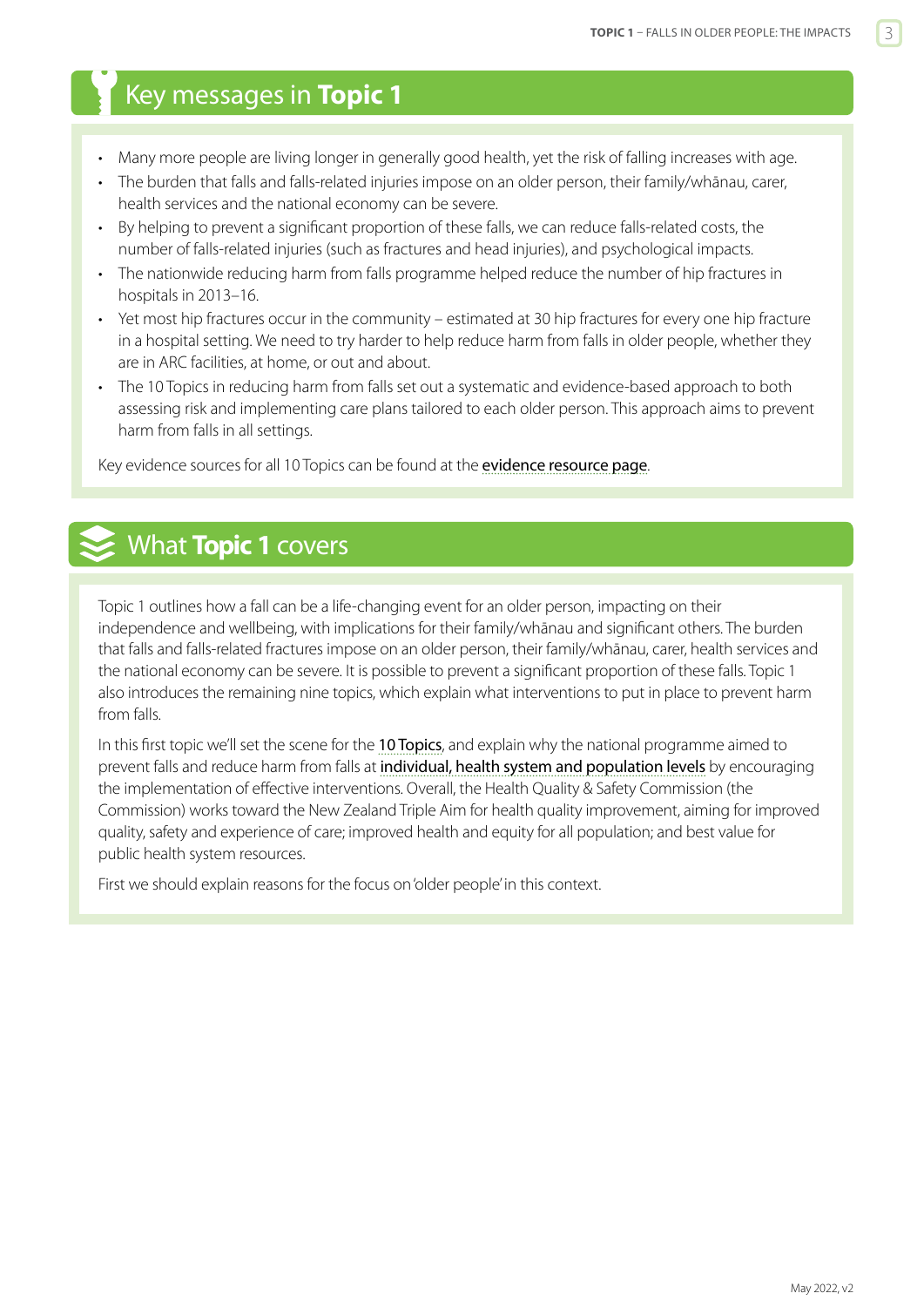<span id="page-3-0"></span>

## Why we should make older people a priority

There are evidence-based and pragmatic reasons for making older people (generally those over 65) (Statistics New Zealand 2000; Woodhouse 2013) the priority in the national falls programme.

Why choose to focus on of all ages fall and sustain

- Falls happen at all ages, but for older people, a high incidence of falls combines with: (1) high susceptibility to injury because of age-related physiological changes (such as slower protective reactions and loss of muscle mass); and (2) high prevalence of clinical conditions implicated in increasing risk of falling (such as postural hypotension) or risk of injury (such as osteoporosis) (Rubenstein 2006).
- Overall, studies of patient safety show that older people are much more at risk of adverse health events than the young and middle-aged (Leape et al 1991; Oliver 2012; Woodhouse 2013).
- Good evidence shows we can prevent older people from falling (Sherrington et al 2019; Hopewell et al 2018).

story of patient safety in hospitals is in essence the Trends in improved health and more effective health care have seen an increase in the number of older people living longer. That group ranges from people who are generally healthy and active to people who are very frail or debilitated (Clegg et al 2013; Robertson and Campbell 2012). Given the increased number, more people will be at risk of falling and the burden of falls in our community is set to rise.

Although the incidence of falling increases with age, studies have found older people living in the community are 'unrealistically optimistic' about falling. A majority (88 percent) believe falls are a potential problem for their

age group, yet only a minority (37 percent) believe this risk applies to them (Dollard et al 2013). This view is despite many falls happening at home from standing height.

Older people living in ARC have even higher rates of falling and more serious falls-related injuries than older people living in the community, with 10–25 percent of falls resulting in fracture or laceration (Rubenstein 2006) and as many as 5 percent resulting in intracranial bleeding (de Wit et al 2020).

For older people admitted to hospital, the vulnerability of being unwell is increased by the unfamiliar environment and risks associated with treatment. Despite their right to safe care (Health and Disability Commissioner 2009), too many patients fall and suffer injuries when they are in our care. Falls are consistently one of the leading causes of serious injuries reported by hospitals to the Commission as **[adverse events](http://www.hqsc.govt.nz/our-programmes/reportable-events/).**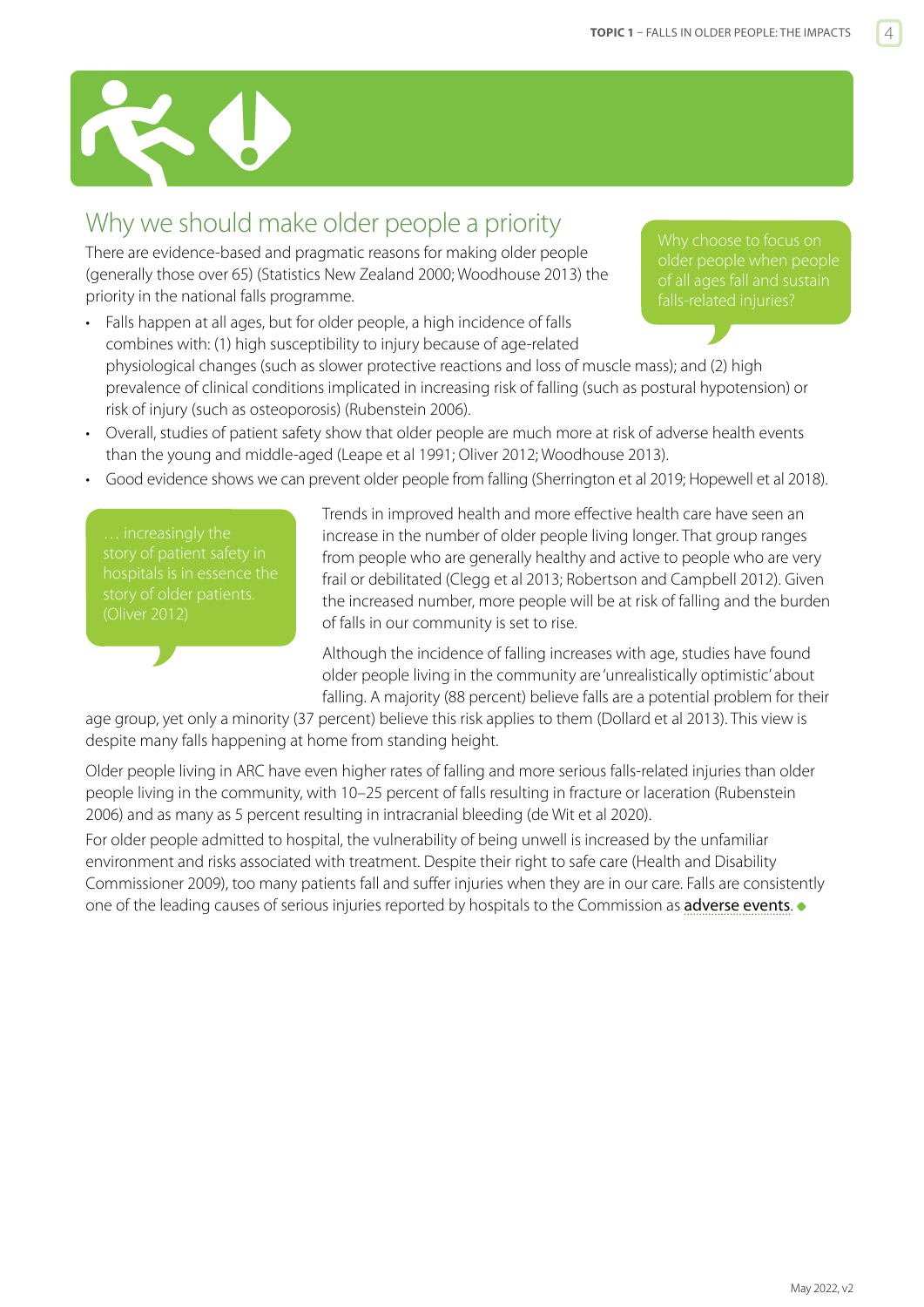<span id="page-4-0"></span>

## What the number of falls in older people tells us

Here is what the numbers tell us.

- Overall, around 30 percent of people aged 65 and over who live in the community will fall at least once a year. Most will not be seriously injured, but about 5 percent will have a fracture or require hospitalisation related to a fall.
- Each year about 4000 New Zealanders fall and **[break a hip](http://osteoporosis.org.nz/wp-content/uploads/ONZ-2017-Annual-Report-WEB.pdf)**.
- Thirteen percent of residents in New Zealand aged care facilities had a fall in the previous 30 days, and 55 percent had a fall-related physical injury (Carryer et al 2017).
- Falls account for 74 percent of trauma admissions in older people. Of these, 4 percent result in the person dying (Fairfax et al 2015).
- Falls and injury rates rise with age and the figures double for people aged over 75 who live in the community (Bergen 2016; Rubenstein 2006).
- In one New Zealand study of Māori over 80 and non-Māori over 85, 37 percent of people reported a fall in the preceding year, and 7 percent of those had four or more falls. Of the people who fell, 35 percent were injured and 10 percent sustained a fracture (LiLACS NZ 2014).
- Falls also occur in hospital. For example, one study noted a fall rate after surgery of 0.8–16/1000 person days, and 5–20 percent of these falls resulted in the person being severely injured (Kronzer et al 2016).
- Overall, the vast majority of falls occur in the community estimated at 30 falls for every one fall in hospital (Accreditation Canada et al 2014; Jones et al 2016).



## Reducing harm from falls in New Zealand

A national programme, reducing harm from falls (2013–15), saw the Commission (as the lead agency) partnering with the ACC and other stakeholders across the health sector. The programme implemented quality and safety markers as a way to help drive change by giving providers feedback about the uptake of two care processes known to be effective in preventing falls: risk assessment and care planning.

Over three years this programme to target inpatient falls saw a nationwide reduction in hip fractures resulting from falls occurring in hospital – from 12 per 100,000 admissions to 8 per 100,000 admissions (Jones et al 2016). Following this success, the Ministry of Health's Healthy Ageing Strategy (2016) also called on hospitals to continue to improve their strategies to reduce the number of falls and harm from falls. Those strategies include using data to identify older people at risk and improving the quality of care for those admitted due to falls and fractures.

The success of the reducing harm from falls programme in reducing inpatient hip fractures shows it's possible to coordinate national-level interventions. But this early success notwithstanding, the overall evidence more strongly supports community interventions than those in hospitals and care facilities. In the community is also where more than 95 percent of falls occur. The 10 Topics elaborate on this evidence base and a range of clinical guidelines and standards, toolkits and guides are detailed in the [reducing harm from falls evidence base](https://www.hqsc.govt.nz/our-programmes/reducing-harm-from-falls/recommended-resources/2020-evidence-base/).

Additionally, the Live Stronger for Longer initiative, supported by ACC and the Commission, is now in place and resources can be ordered, downloaded or shared online by visiting the website <www.livestronger.org.nz>.  $\bullet$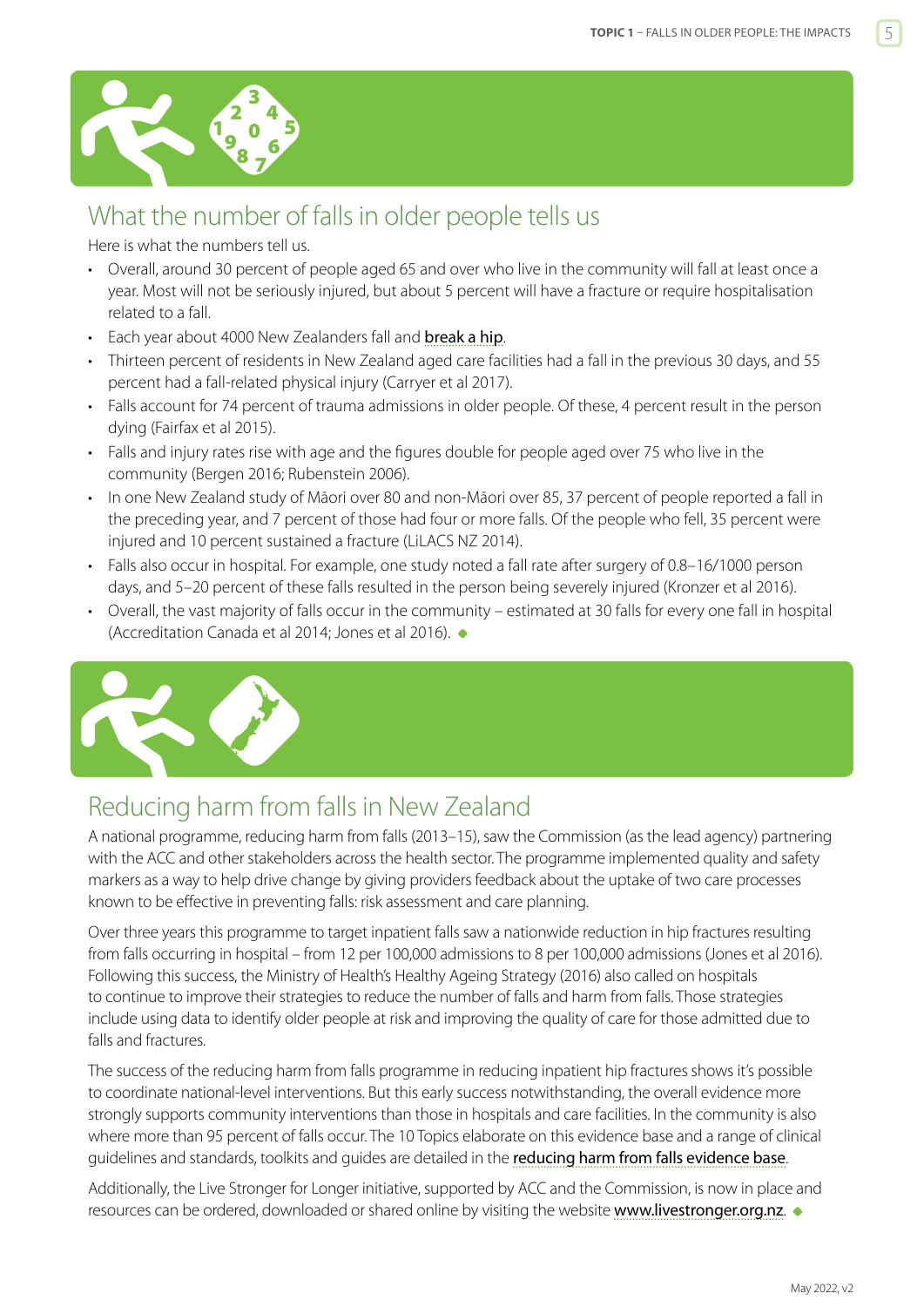<span id="page-5-0"></span>

## How to identify risk factors and hazards

Falls in older people are often categorised as being an 'accident' caused by an identified hazard in the environment, according to a review of studies looking at causes (Rubenstein 2006).

Yet the interaction between the hazard and the person's accumulated age-related changes in functioning and disease processes causes the fall, not the hazard by itself. For instance, age-related vision, hearing or memory impairments increase the potential for tripping, slipping or stumbling. And an older person's balance-correcting strategies are less effective or not effective in regaining balance (Rubenstein 2006).

We can improve both sides of this interaction: we can [remove or minimise environmental hazards](https://www.hqsc.govt.nz/our-programmes/reducing-harm-from-falls/publications-and-resources/publication/2875), and actively manage or support many [age-related impairments and conditions](https://www.hqsc.govt.nz/our-programmes/reducing-harm-from-falls/publications-and-resources/publication/2874) to reduce an older person's risk of falling (Miake-Lye et al 2013; Rubenstein 2006).

A review of controlled studies identified the following important [risk factors](https://www.hqsc.govt.nz/our-programmes/reducing-harm-from-falls/publications-and-resources/publication/2874) for falls:

- muscle weakness
- deficits in balance, gait and vision
- limited mobility
- impairments in cognition and functional status
- postural hypotension (Robertson and Campbell 2012).

Other risk factors consistently found to increase the risk of falling include:

- the use of psychoactive medications
- the use of multiple medications (polypharmacy)
- depression
	- dizziness
- limitations to activities of daily living
- arthritis
- diabetes mellitus
- urinary incontinence (Delbaere et al 2010)
- chronic pain.

An older person may have just one risk factor. Yet, as the above risk factors show, it's quite likely that a person's risk profile may have several interrelated factors (such as muscle weakness and impaired mobility) that compound their risk of falling. At the same time, an older person's health or treatment profile may also reveal factors such as osteoporosis or anticoagulant therapy that increase the possibility of harm should they fall.  $\bullet$ 

## Why two specific risk factors are important

Two important risk factors for falls and falls outcomes deserve special mention: frailty and cognitive impairment.

### **Risk factor 1: Frailty**

Frailty is a key risk factor for falls (Hubbard et al 2015). In the first systematic review of studies examining [frailty as a predictor of falls in the community](http://www.jamda.com/article/S1525-8610(15)00439-9/abstract), results pooled from 11 studies (incorporating 68,723 individuals) showed that frailty (assessed using a variety of methods) predicts an increased risk of falls (Kojima 2015). Frail people or those

Why not reduce the number of falls-related hospital admissions by

A fall is often the result of interactions between [person]-specific risk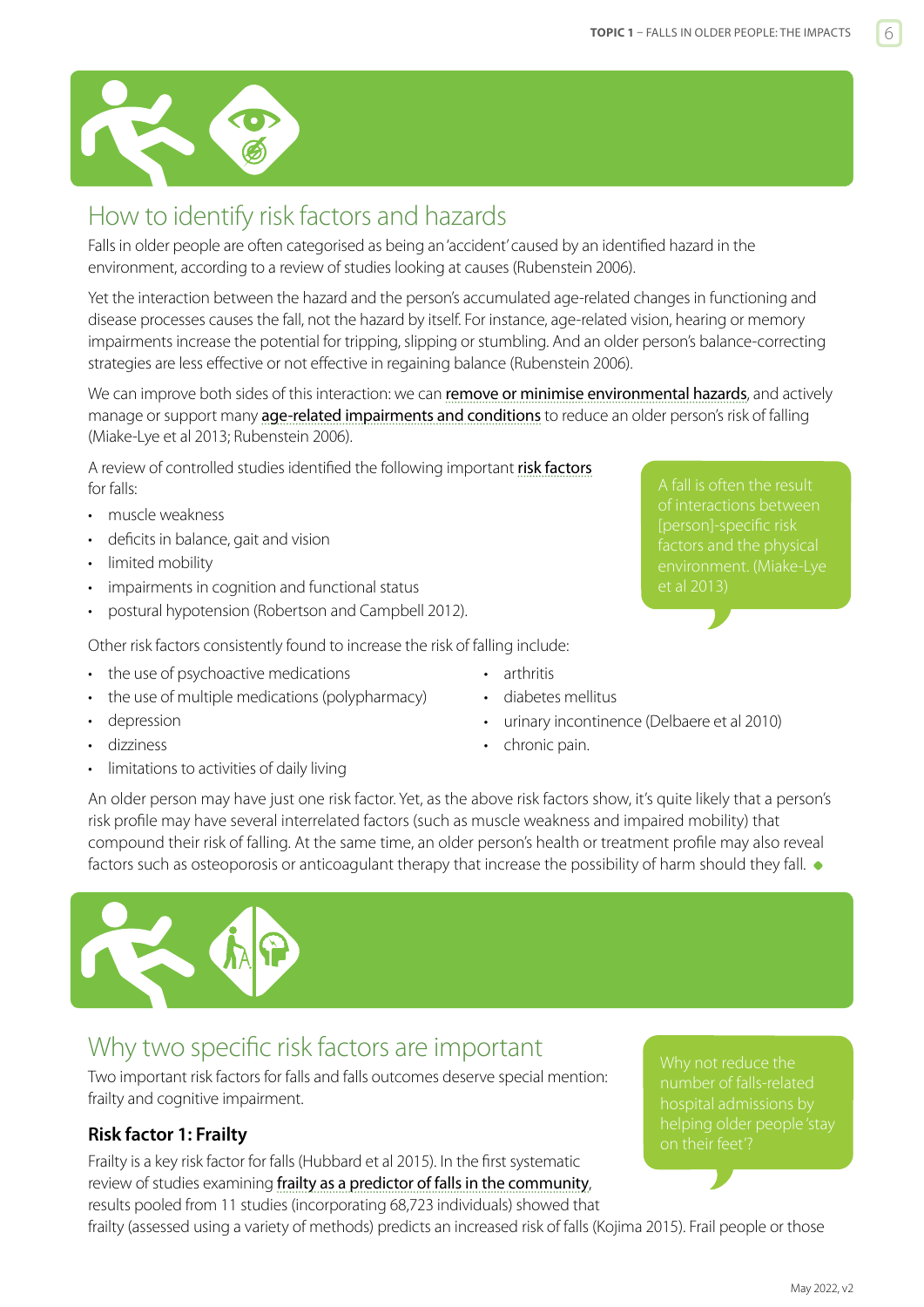<span id="page-6-0"></span>nearing frailty were 1.84 times more likely to fall. This underscores the need to assess for frailty and provide falls prevention interventions tailored to each frail older person. A key goal of the 2016 [Healthy Ageing Strategy](https://www.health.govt.nz/our-work/life-stages/health-older-people/healthy-ageing-strategy-update) is to slow or stop older people progressing toward frailty (Associate Minister of Health 2016). A [position statement](https://onlinelibrary.wiley.com/doi/10.1111/ajag.12195) [from the](https://onlinelibrary.wiley.com/doi/10.1111/ajag.12195) Australian and New Zealand Society for Geriatric Medicine offers guidance on identifying and managing frailty (Hubbard et al 2015), and the Commission has published a range of frailty care quides to assist with care of the frail elderly.

#### **Risk factor 2: Cognitive impairment**

Injury is the most common reason why people with dementia are admitted to hospital. Of hospitalised patients who suffer from dementia, 90 percent are hospitalised because they have fallen (Harvey et al 2016). An Australian study found that, compared with people without dementia, people with dementia are 4.3 times less likely to receive rehabilitation while in hospital. However, when the person does receive rehabilitation they achieve significant motor functional gain after being discharged from hospital (Harvey et al 2016).

We should not view cognitive impairment as a barrier to falls prevention interventions for older people. A report on [interventions for reducing harm from falls in those with cognitive impairment](https://www.hqsc.govt.nz/our-programmes/reducing-harm-from-falls/publications-and-resources/publication/3656/) explains how. Individuals with cognitive impairment respond to many of the falls prevention strategies that those without cognitive impairment undertake. Often intervention actions just require close supervision and care. For example, a [systematic review](http://www.journalofphysiotherapy.com/article/S1836-9553(16)30087-X/abstract) concluded that long-term exercise programmes reduce the number of falls in older people with cognitive impairment (Lewis et al 2017). Many of the same guideline-based fall and fracture prevention interventions apply to this group of people who have an even higher risk of falling.

We know that health professionals and carers vary in their ability to meet the needs of people with cognitive impairment and dementia, there are knowledge gaps, and additional training may be required (Bamford et al 2018; Francis-Coad et al 2019). [Close care with dignity](https://www.hqsc.govt.nz/our-programmes/reducing-harm-from-falls/publications-and-resources/publication/3657) is important. Both frailty and cognitive impairment are discussed in more detail in the other nine topics.



## What are the impacts when an older person falls?

#### **Impact 1: Fractures and head injuries**

The most serious injuries resulting from falls are fractures and head injuries (Miu et al 2016).

Falls account for 85 percent of traumatic brain injury in elderly trauma patients. Mortality from these injuries increases with age (Hawley et al 2017); if a person is taking oral anticoagulants, the mortality doubles (due to the increased risk of bleeding) (Inui et al 2014). The incidence of intracranial bleeding after a ground-level fall in the older population may be as high as 5 percent (de Wit et al 2020).

Hip fracture is the most common fracture after age 75 and has serious implications (Rubenstein 2006). Outcomes following hip fracture have a high impact on independence – and implications for families/whānau. Half of all patients with a hip fracture will need ongoing support with daily living or getting and keeping mobile (Osteoporosis New Zealand 2012). The Australian and New Zealand Hip Fracture Registry indicates that 10 percent of those who fractured their hip in New Zealand had died within 120 days, of survivors only 79 percent had returned to their private residence, and only 21 percent had returned to their pre-fracture level of mobility (ANZHFR 2019).

#### **Impact 2: Psychological harm and fear**

Even without physical injury, a fall can create a loss of confidence and anxiety in the person and their family/ whānau or caregiver. Fear of falling can create a downward spiral in which physical and social activities are restricted unnecessarily. This can lead the person to avoid activity, become physically deconditioned, suffer increased frailty and become psychologically distressed, depressed and isolated – all leading to a poorer quality of life (Delbaere et al 2010; Faes et al 2010).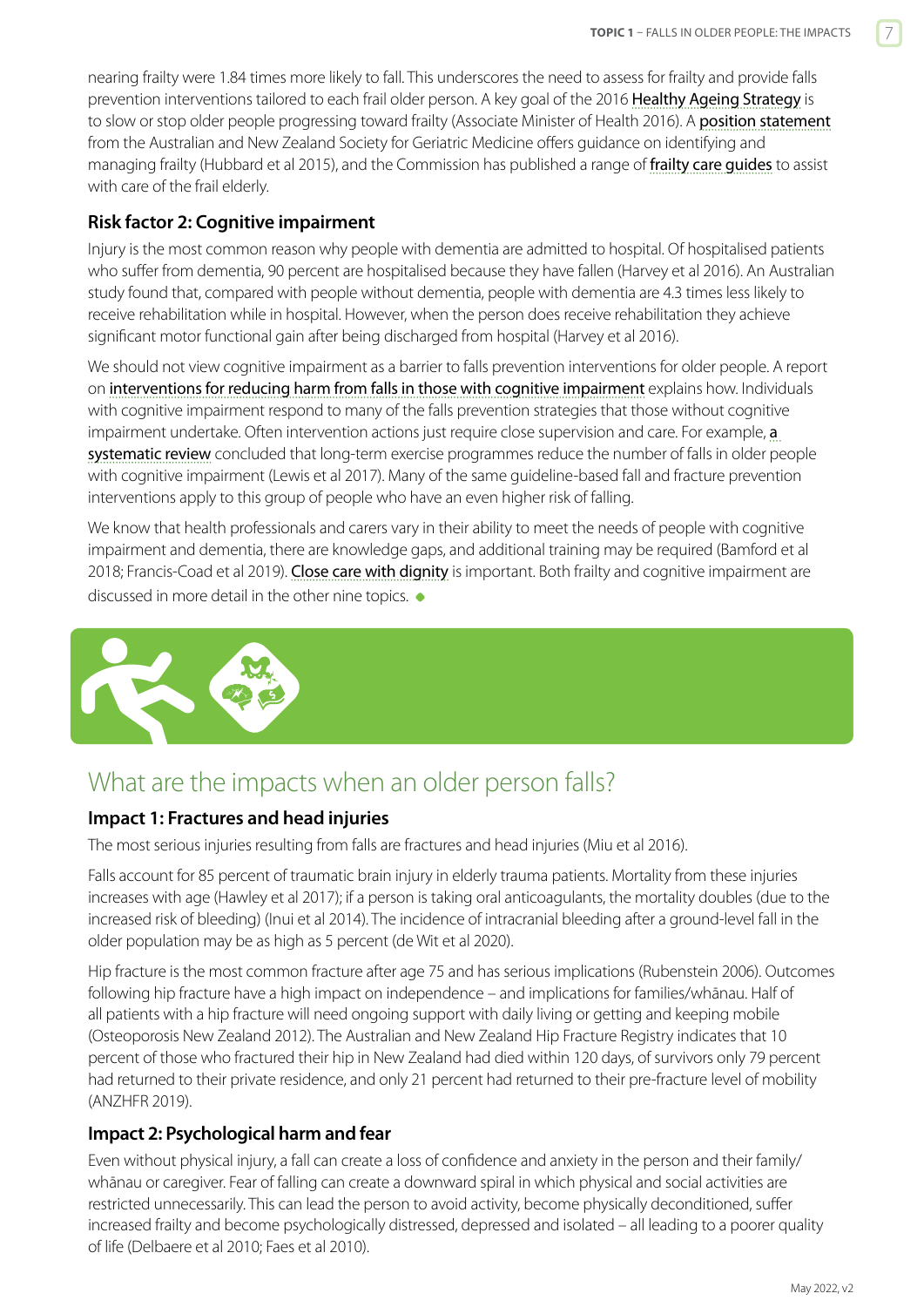The psychological impact of falling includes fear and anxiety – and even post-traumatic stress disorder – in the older frail who fall at home (Bloch 2017). Fear of falling affects more than 50 percent of older people in long-term care, and is associated with falls, functional impairments, depression and poor quality of life (Lach and Parsons 2013). Fear of falling is seen in 3–85 percent of older people living in the community who fall and up to 50 percent of older people who have never fallen (Parry et al 2016; Shoene et al 2019). Social support does not compensate for the negative impact when the older person's fall causes them to reduce or stop participating socially. An older person's fall affects not just their mobility, but body image, mental health and capacity to participate (Ehlers et al 2018). The importance of preventing falls is clear.

#### **Impact 3: Costs**

Falls have direct costs for the initial treatment of falls-related injuries and longer-term costs such as residential care. Further cost is incurred as older people typically take longer to recover, with inactivity and loss of condition contributing to an increased risk of further falls (Delbaere et al 2010; Rubenstein 2006).

More than 25,000 people across Australia and New Zealand break their hip each year, with the cost to the economy approximately \$1 billion annually (ANZHFR 2019).

An evaluation of the reducing harm from falls programme conducted in 2016 reported that it helped to prevent an estimated 67 fractured hips in hospitals over three years, saving \$2.8 million in total avoidable costs (Appleton-Dyer et al 2016). Given that about 30 times more falls occur in the community than in hospital (Accreditation Canada et al 2014; Jones et al 2016), there is great scope for scalability of these savings as we extend falls prevention successes outside hospitals. Economic evaluations indicate that a range of falls prevention strategies are cost-effective in New Zealand (and sometimes cost-saving), these include strength and balance exercise programmes (Deverall et al 2017), home safety assessment and modification (Pega et al 2016), and expedited cataract surgery (Boyd et al 2019).

## **Psychological impact on patients: a patient's story**

Betty is a 93-year-old woman with a history of falling. Her daughter Barbara talks about what happened when avoidable environmental factors (a cluttered toilet space) interacted with her mother's risk factor of impaired mobility (for which she was using a walker) to cause a fall. Barbara talks about the impacts for her mother and the family. You can read a summary or watch the video (2 minutes 1 second) of **Barbara talking about her** [mother's fall](http://www.hqsc.govt.nz/our-programmes/reducing-harm-from-falls/10-topics/patient-stories/#[PATIENT]). **TRANSCRIPT VIDEO**

## **Psychological impact on staff: a health professional's story**

when a patient is harmed in a fall, not least because they are aware of the possible outcomes for the patient

You can read a transcript or watch the video (1 minute 22 seconds) of [health professionals talking about](http://www.hqsc.govt.nz/our-programmes/reducing-harm-from-falls/10-topics/patient-stories/#[STAFF])  **[patient falls](http://www.hqsc.govt.nz/our-programmes/reducing-harm-from-falls/10-topics/patient-stories/#[STAFF]). TRANSCRIPT ED** TRANSCRIPT **O** VIDEO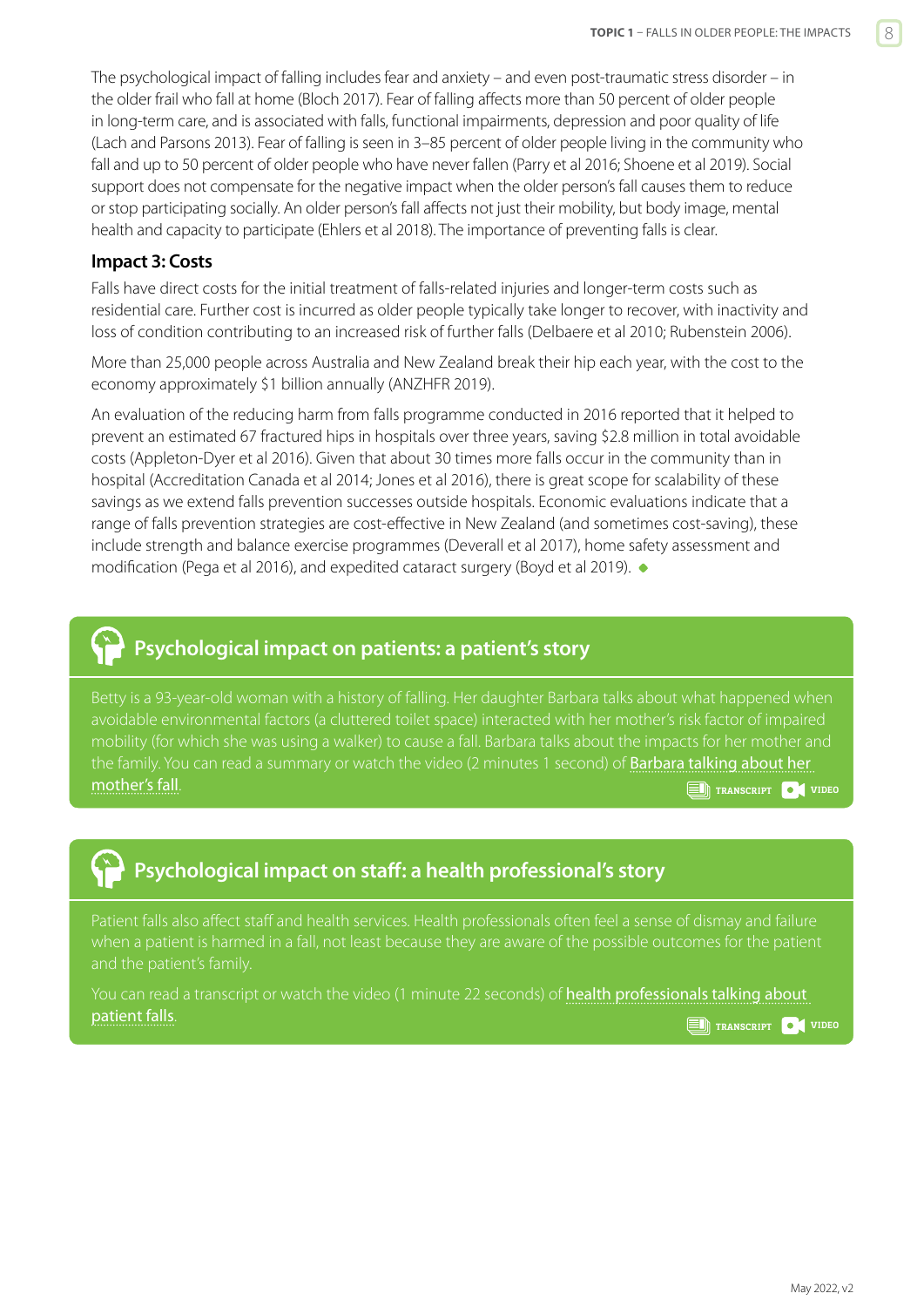## <span id="page-8-0"></span>What a duty of care means in practice

Although all health care carries some risk, the proportion of admissions associated with an adverse event while in hospital in New Zealand is unacceptably high – estimated at 12.9 percent (Davis et al 2002). And while a 'duty of care' means that managers, professionals, caregivers and other support workers want to make safe [environments and safe care](https://www.hqsc.govt.nz/our-programmes/reducing-harm-from-falls/publications-and-resources/publication/2876) a priority, we can involve patients, and families/whānau, in learning how to reduce the older person's risk of falling while in hospital or when they are discharged from hospital.

Resources that outline some simple safety practices for older people are available here:

- [Falls hurt: patient information](http://www.hqsc.govt.nz/our-programmes/reducing-harm-from-falls/publications-and-resources/publication/980/)
- [\(ACC\) Staying safe in your home.](https://www.acc.co.nz/about-us/preventing-injury/staying-safe-in-your-home/)

We recommend these leaflets to you as a reminder about the basics of living and working in a safe environment. More importantly, you can use the two educational resources with your patients to help keep them safe in the hospital environment and at home after discharge. The checklists in the leaflets enable you to work through [relevant risk factors](https://www.hqsc.govt.nz/our-programmes/reducing-harm-from-falls/publications-and-resources/publication/2874) and [actions](https://www.hqsc.govt.nz/our-programmes/reducing-harm-from-falls/publications-and-resources/publication/2891) with your patient and their family/whānau.

Additionally, strength and balance exercise is proven to reduce falls and may be the only measure some older people living in the community need. You can encourage older people to find a strength and balance exercise [programme](https://www.livestronger.org.nz/home/find-class/find-a-class-near-you/) near them. Finally, consumer feedback has taught us that it is important to ensure that the older person, their carers and/or family and whānau understand the reasons why falls need to be avoided, why the interventions are important and what the evidence base means.  $\bullet$ 



## 60 MINUTES OF PROFESSIONAL DEVELOPMENT

This learning activity equals 60 minutes of your professional development.

You can add it to the personal professional record you keep to check off your competence framework requirements.

To complete this learning activity, first read the whole topic and the five required readings, then assess your learning with the [10 self-test questions](#page-10-0).

#### **Learning objectives**

Reading and reflecting on Topic 1 and the materials in this teaching and learning package will enable you to:

- outline why we should make the topic of older people falling a priority
- describe possible impacts and outcomes when older people fall
- review a fall incident in relation to hazards in the physical environment or risk factors specific to a particular person
- explore what 'a duty of care' means in relation to older people who fall.

#### **Teaching and learning package**

Gather up the resources you'll need. Use the hyperlinks in this topic, or download or print the reference material.

#### **Required reading**

These five readings will help you form evidence-informed perspectives about the impact of falls on older people.

- 1. [Reducing harm from falls in hospital: the facts](http://www.open.hqsc.govt.nz/assets/Open-for-better-care/Falls/PR/falls-infographic-Mar-2015.pdf)
- 2. Reducing Harm from Falls (*[New Zealand Medical Journal](https://nzoa.org.nz/system/files/Reducing%20Harm%20from%20Falls%20NZMJ%20paper%202%20December.pdf)* article)
- 3. [Patient story, staff perspective](www.hqsc.govt.nz/our-programmes/reducing-harm-from-falls/publications-and-resources/publication/2872)
- 4. [\(ACC\) Staying safe in your home](https://www.acc.co.nz/about-us/preventing-injury/staying-safe-in-your-home/)
- 5. [Falling costs: the case for investment \(summary\)](https://www.hqsc.govt.nz/assets/Our-work/System-safety/Reducing-harm/Falls/Publications-resources/Falling-costs-case-for-investment-summary-May-2013.pdf)  $\bullet$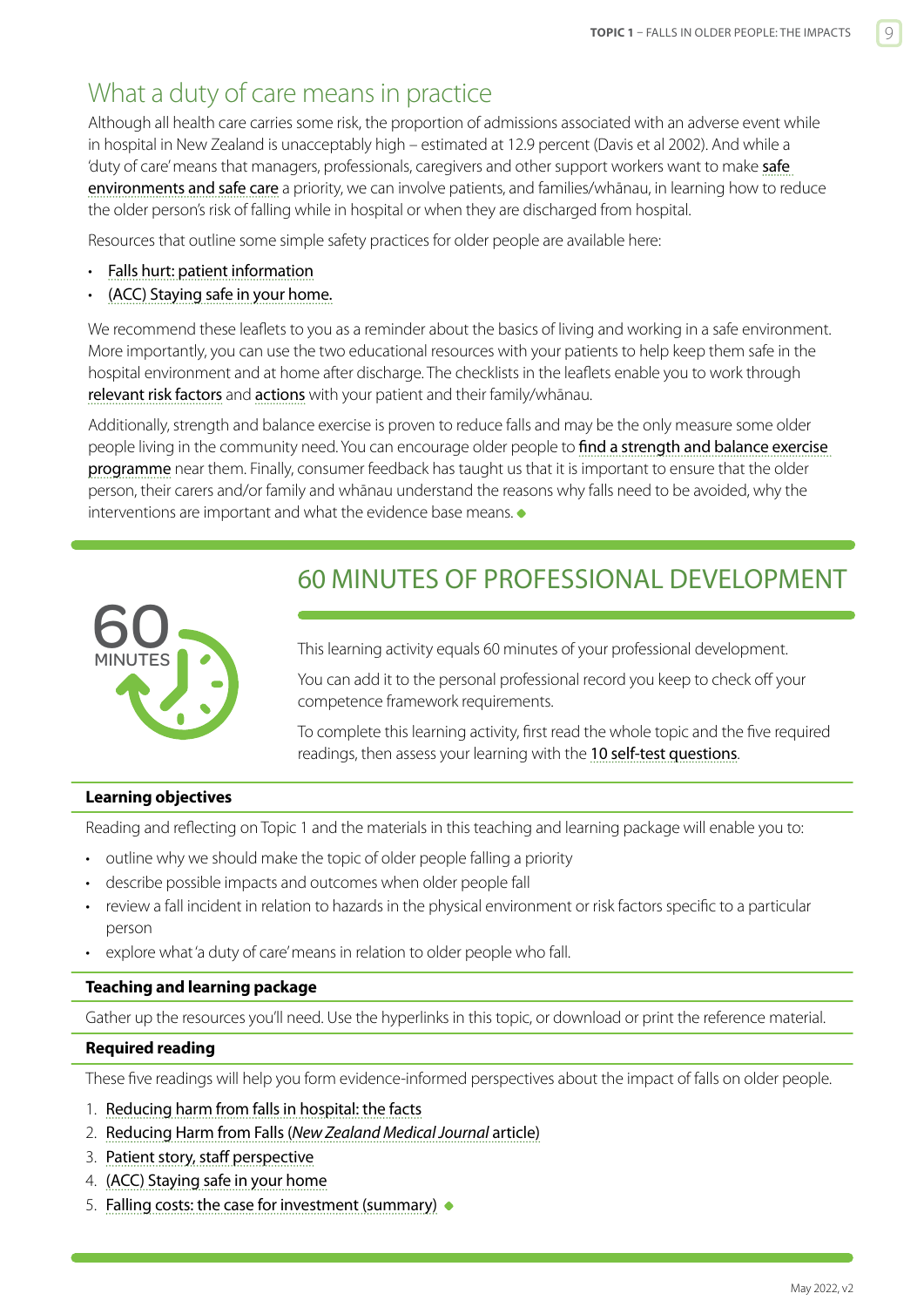<span id="page-9-0"></span>

## +30 MINUTES OF RECOMMENDED VIEWING

These two audiovisuals are relevant to many of the 10 Topics, but are recommended as a good overview with Topic 1 being an introduction. Viewing them will help you relate evidence and best practice to real-life initiatives.

#### **If you watch the video 'Preventing falls in hospital', you don't need to click through for the patient's story or the health professional's story, as both items are extracted from that video.**

- 1. Preventing falls in hospitals (2 versions): [Short summary version](https://www.hqsc.govt.nz/resources/resource-library/preventing-falls-in-hospitals-summary-7min-50sec) (7 minutes 50 seconds) [Full-length version](https://www.hqsc.govt.nz/resources/resource-library/preventing-falls-in-hospitals-full-length-13mins-30sec) (13 minutes 30 seconds)
- 2. [Staying safe on your feet at home](https://www.hqsc.govt.nz/resources/resource-library/staying-safe-on-your-feet-at-home) (12 minutes 26 seconds)  $\bullet$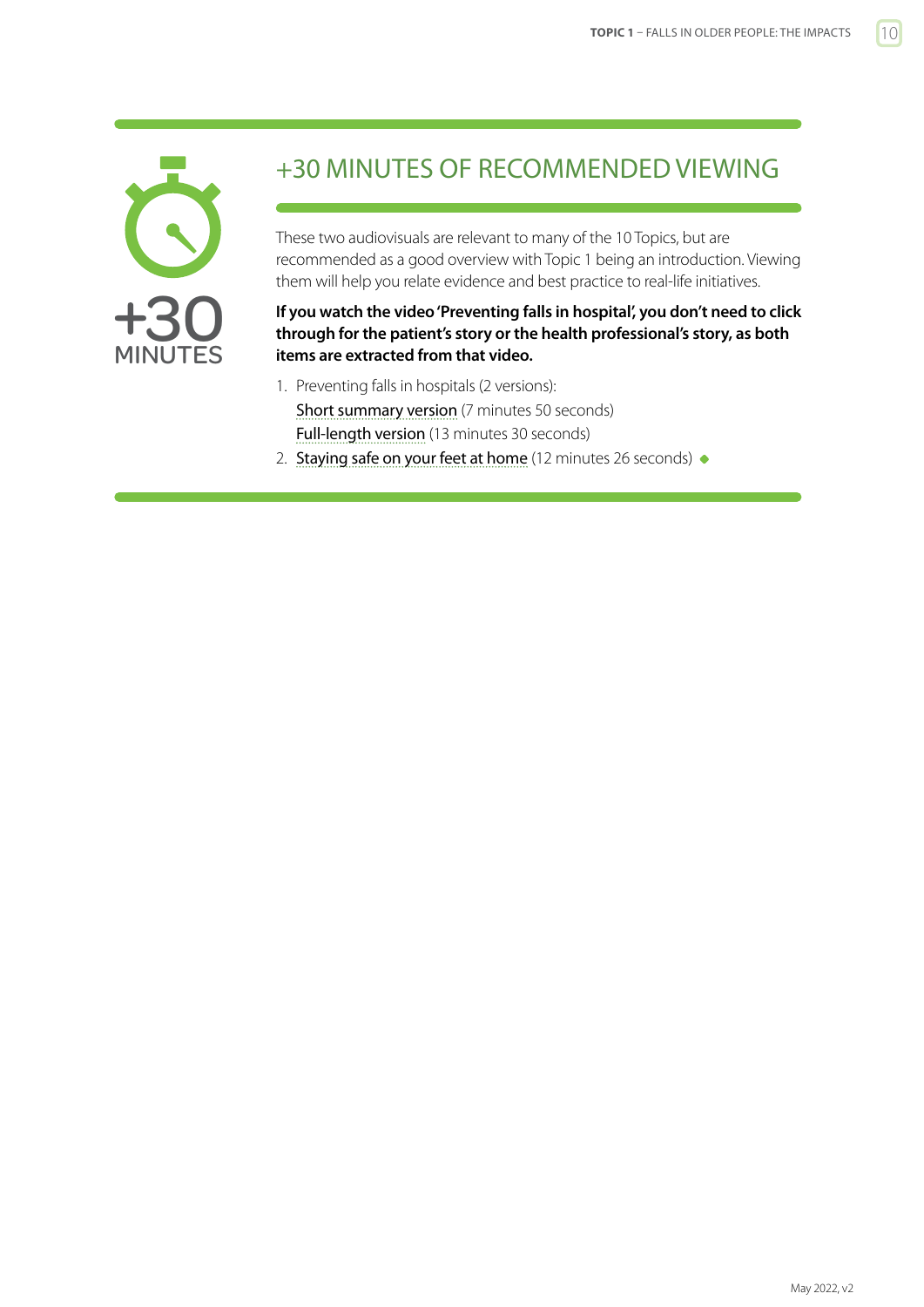# <span id="page-10-0"></span>**1O** QUESTIONS



## **TOPIC** Professional development: 1 **questions to test your knowledge Example 2018** PROFESSIONAL



#### ANSWER **these questions to check you have retained the knowledge reviewed in this topic and readings**

|       | Reasons why the national falls programme included a focus on falls in older people are:<br>$\Box$ the incidence of falling increases with age<br>$\Box$ an older person is highly susceptible to injury<br>$\square$ an older person typically takes longer to recover from a falls-related injury<br>$\Box$ fear of falling can create a downward spiral for an older person<br>$\Box$ all of the above                                                                                                                                                              |  |                                                                                                                 |            |                                                                                                                                                  |       |  |
|-------|-----------------------------------------------------------------------------------------------------------------------------------------------------------------------------------------------------------------------------------------------------------------------------------------------------------------------------------------------------------------------------------------------------------------------------------------------------------------------------------------------------------------------------------------------------------------------|--|-----------------------------------------------------------------------------------------------------------------|------------|--------------------------------------------------------------------------------------------------------------------------------------------------|-------|--|
| 2     | The infographic 'Harm from Falls' notes the cost of a hip fracture that results in a three-week stay in hospital as:<br>$\Box$ \$13,500.00 $\Box$ \$26,000.00 $\Box$ \$47,000.00                                                                                                                                                                                                                                                                                                                                                                                      |  |                                                                                                                 |            |                                                                                                                                                  |       |  |
| 3     | $\Box$ 9.2 percent $\Box$ 12.9 percent $\Box$ 19.2 percent                                                                                                                                                                                                                                                                                                                                                                                                                                                                                                            |  | The percentage of admissions associated with an adverse event while in hospital in New Zealand is estimated at: |            |                                                                                                                                                  |       |  |
|       |                                                                                                                                                                                                                                                                                                                                                                                                                                                                                                                                                                       |  | ASSESS the processes used for assessing the impact of all on older people in your setting                       |            |                                                                                                                                                  |       |  |
| 4     | expresses a patient's right to safe care?                                                                                                                                                                                                                                                                                                                                                                                                                                                                                                                             |  |                                                                                                                 |            | Read the Code of Health and Disability Services Consumers' Rights. Which of the 10 Rights of Consumers and Duties of Providers do you think best | SSESS |  |
| 5     |                                                                                                                                                                                                                                                                                                                                                                                                                                                                                                                                                                       |  | If asked to explain the term 'duty of care' in your own words, what would you say?                              |            |                                                                                                                                                  |       |  |
|       | Give an example of your usual practice of putting your understanding of a'duty of care' into action. Use an example from your last week at work.                                                                                                                                                                                                                                                                                                                                                                                                                      |  |                                                                                                                 |            |                                                                                                                                                  |       |  |
| 6     | Think about an older person or patient you know. Think about a fall that person has experienced.<br>Assess how this idea explains their fall:<br>A fall is often the result of interactions between [person/patient]-specific risk factors and the physical environment.<br>Outline how you think their fall is best explained. Their fall is best explained by:<br>$\Box$ factors related to the patient $\Box$ factors related to the environment $\Box$ an interaction between patient and environment factors<br>Why did you choose one or more of those factors? |  |                                                                                                                 |            |                                                                                                                                                  |       |  |
| 7     | Examining that specific fall with the benefit of hindsight, what environmental hazards or specific risk factors could have been considered earlier?<br>1.<br>2.<br>3.<br>4.                                                                                                                                                                                                                                                                                                                                                                                           |  |                                                                                                                 |            |                                                                                                                                                  |       |  |
|       | 5.                                                                                                                                                                                                                                                                                                                                                                                                                                                                                                                                                                    |  |                                                                                                                 |            |                                                                                                                                                  |       |  |
|       | My first learning/insight is:                                                                                                                                                                                                                                                                                                                                                                                                                                                                                                                                         |  | Outline three learnings or insights and how you will APPLY them in your practice                                |            |                                                                                                                                                  |       |  |
| 8     | I will apply it in practice by:                                                                                                                                                                                                                                                                                                                                                                                                                                                                                                                                       |  |                                                                                                                 | APPLY      |                                                                                                                                                  |       |  |
| 9     | My second learning/insight is:                                                                                                                                                                                                                                                                                                                                                                                                                                                                                                                                        |  |                                                                                                                 |            |                                                                                                                                                  |       |  |
|       | I will apply it in practice by:                                                                                                                                                                                                                                                                                                                                                                                                                                                                                                                                       |  |                                                                                                                 |            |                                                                                                                                                  |       |  |
| 10    | My third learning/insight is:                                                                                                                                                                                                                                                                                                                                                                                                                                                                                                                                         |  |                                                                                                                 |            |                                                                                                                                                  |       |  |
|       | I will apply it in practice by:                                                                                                                                                                                                                                                                                                                                                                                                                                                                                                                                       |  |                                                                                                                 |            |                                                                                                                                                  |       |  |
|       | <b>LEARNER</b><br>NAME:                                                                                                                                                                                                                                                                                                                                                                                                                                                                                                                                               |  | PROFESSION:                                                                                                     |            | <b>DESIGNATION:</b>                                                                                                                              |       |  |
|       | DATE:                                                                                                                                                                                                                                                                                                                                                                                                                                                                                                                                                                 |  | <b>REGISTRATION ID:</b>                                                                                         |            | <b>WORKPLACE:</b>                                                                                                                                |       |  |
|       |                                                                                                                                                                                                                                                                                                                                                                                                                                                                                                                                                                       |  |                                                                                                                 |            |                                                                                                                                                  |       |  |
|       | Validation that learner has completed this professional development activity                                                                                                                                                                                                                                                                                                                                                                                                                                                                                          |  |                                                                                                                 | Signature: |                                                                                                                                                  |       |  |
| DATE: | PROFESSION:<br>NAME:<br><b>REGISTRATION ID:</b>                                                                                                                                                                                                                                                                                                                                                                                                                                                                                                                       |  |                                                                                                                 |            | CONTACT:<br><b>WORKPLACE:</b>                                                                                                                    |       |  |
|       |                                                                                                                                                                                                                                                                                                                                                                                                                                                                                                                                                                       |  |                                                                                                                 |            |                                                                                                                                                  |       |  |